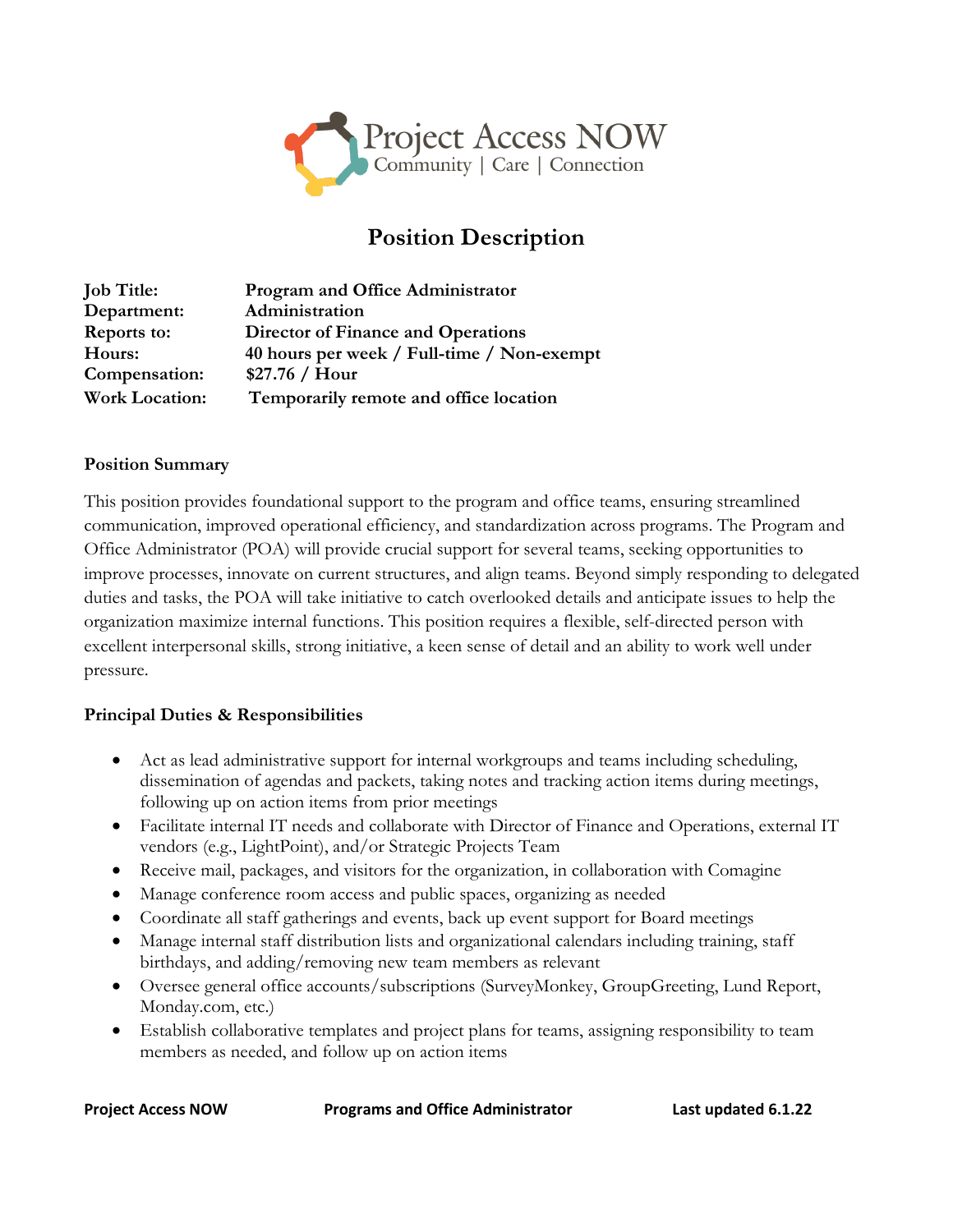- Support contact management lists for organization in partnership with DPR, including keeping email distribution lists current and organized
- Distribute, sort, and protect mail in office as necessary
- Collaborate with HR department to roll out onboarding checklist for new hires
- Monitor and reply to/route [info@projectaccessnow.org](mailto:info@projectaccessnow.org) inbox (volunteer inquiries, media inquiries, other, etc.)
- Maintain office signage
- Coordinate office supply orders and postage needs for the organization
- Support the programs team operationally by managing files, generating agendas, creating project management structures, collaborating across teams, and taking on tasks as assigned
- Calendar management: actively manage calendars and scheduling requests for/from Director of Programs, rescheduling meetings when conflicts arise, protecting focus times and lunch times from meeting conflicts
- Backup calendar management for Executive Director and/or other Directors as assigned
- Occasional admin support of Board Meetings and/or committee meetings, as back up for Executive Assistant.
- Other duties as assigned

# **Qualifications & Transferable Skills**

- BA/BS degree preferred or a combination of education and administrative experience
- Strong and clear communication skills, both verbal and written
- Verbal and written English language proficiency sufficient to communicate with co-workers, community leaders, and community members
- Ability to prioritize multiple tasks and meet deadlines
- 5+ years of strong administrative experience
- Valid Oregon driver's license and proof of insurance required
- Bilingual and multicultural candidates are strongly encouraged to apply

# **Essential Abilities**

- Excellent written and oral communication skills
- Ability to work independently
- Ability to prioritize tasks and manage multiple projects simultaneously
- Must be able to occasionally work on evenings and weekends
- Must be able to handle working in a fast-paced environment
- Ability to adapt to diverse work settings
- High level of skills in Microsoft 365, SharePoint, Teams, Excel, Google Applications with ability to quickly adapt and learn new software programs
- Ability to work in a shared office space
- Ability to manage and maintain confidentiality of sensitive information

**Project Access NOW Programs and Office Administrator Last updated 6.1.22**